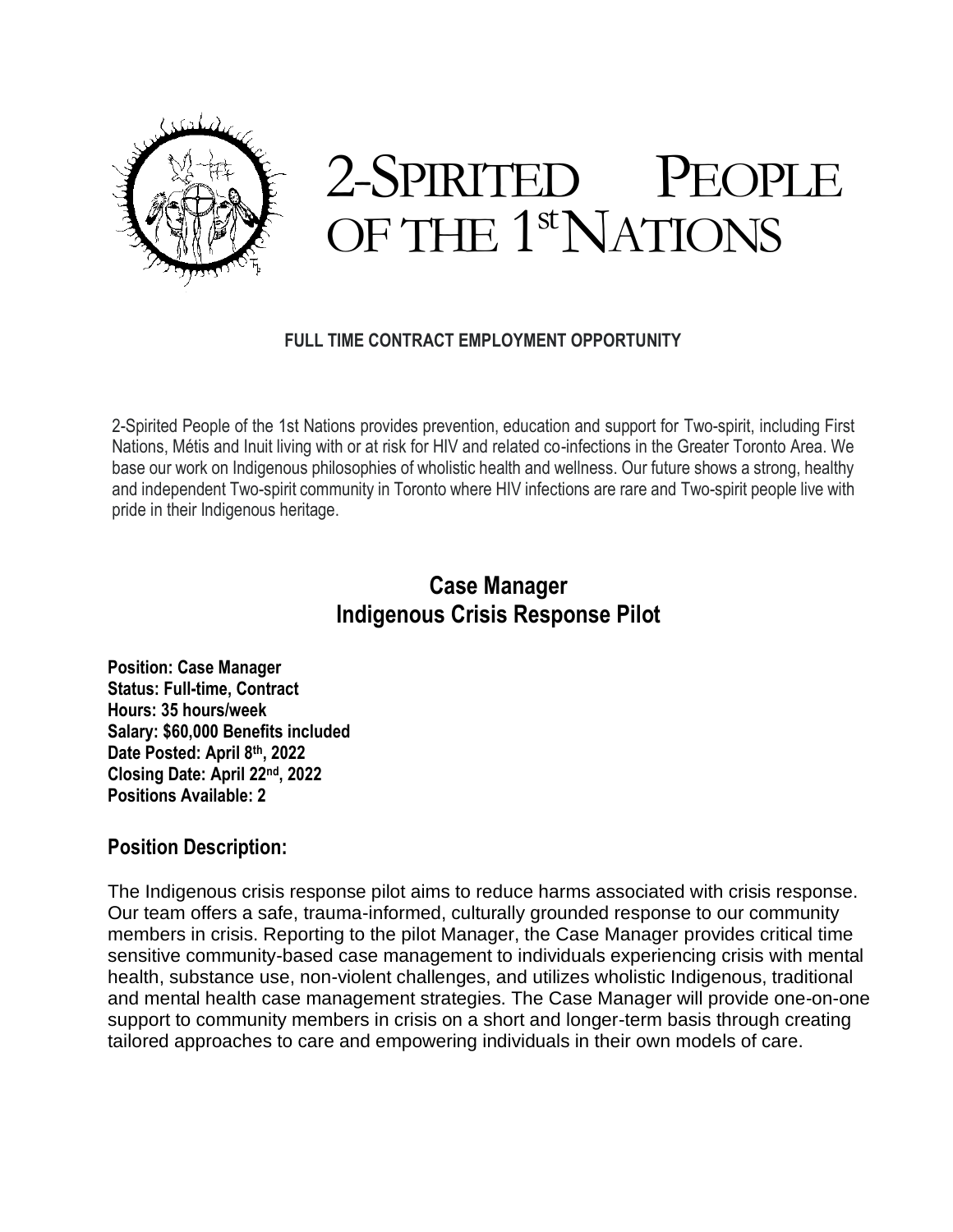### **Essential Duties and Responsibilities:**

- Embody anti-racist, anti-oppressive, equity-seeking practice in all aspects of work, including with participants, community members, committee members, 2-Spirits staff, stakeholders, networks, and others.
- The position requires respect for, and expertise working with people who face barriers to housing, and/or who experience one or many of the following: mental and physical health challenges, substance use, trauma, social isolation, immigration, unemployment /underemployment and history with the criminal justice system.
- Provide intake, assessment, and case management services, utilizing a communitycentered, strength-based, Indigenous harm reduction approach to supporting community members.
- Work with individuals post-crisis to draft clear coordinated care plans (CCPs) that advance the community member's immediate needs and mid-term goals. Reassess and adjust those plans periodically throughout the service.
- Maintain suitable community partnerships, working alongside the Community Resource Specialist, creating community mapping tools as available resources for the community members.
- Navigate and reduce barriers within various systemically harmful institutions for individuals in crisis such as (but not limited to) the health care system, judicial system, education system, child-welfare system, shelter and housing systems.
- Support individuals in determining how their circle of care is involved in their care and work with community members and their families/circles to acquire and maintain needed services, resources, and supports.
- Individuals will be made aware of their right to privacy, how their personal health information is being kept secure, and how and under what circumstances the agency will collect, use or disclose their personal health information.
- Community members will be made aware of the agency's complaint process and how to access it.
- Upkeep of necessary data collection.
- Some travel is required in Downtown-West Toronto and occasionally the GTA.
- Please note: 2-Spirits Indigenous crisis response pilot is a 24/7 program and scheduled shifts may include weekdays, evenings, and nights as well as weekend shifts. Although consistent shifts will be scheduled in advance, with sufficient notice, all Crisis Intervention Workers should be prepared for a schedule change.
- Other duties as required.

## **Qualifications:**

- Must have extensive experience working with Indigenous populations and a broad familiarity with Indigenous cultural and community perspectives across Ontario.
- Must have proven demonstration of understanding the range of issues facing Indigenous people in Ontario
- A Bachelor of Social Work (or related University/College Level Degree) with a combination of 2+ years of case management experience and/or crisis intervention.